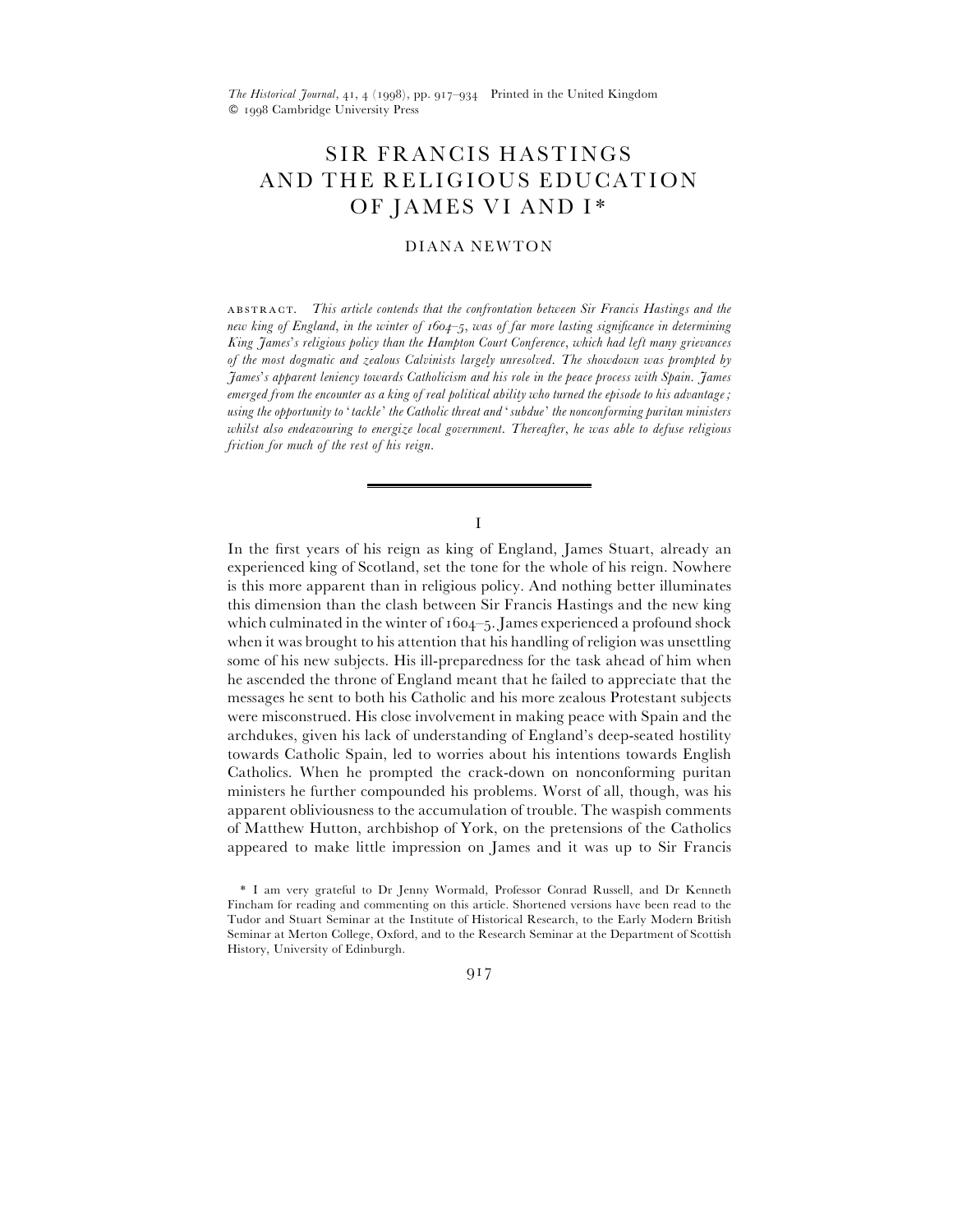Hastings to put James straight.<sup>1</sup> Recent verdicts on the events of  $1604-5$ , as 'a knee-jerk reaction [by the king] to fears of a radical presbyterian plot' and ' an unfortunate aberration<sup>'2</sup> are mistaken. They represent an over-simplification which fails to acknowledge its crucial part in the education of the king of England. It was certainly a more important experience than the Hampton Court Conference, which has been given greater significance than it deserved. They also ignore its conjunction with Catholic activity. Instead, those events might better be seen as providing the opportunity for James to demonstrate to his new subjects that he was a formidable king when he needed to be.

In his efforts to establish his title to the English throne James had been forced to enter into a series of tortuous negotiations with foreign rulers from across the religious spectrum and may have left some awkward hostages to fortune. Elizabeth Tudor's failure to nominate him as her heir had driven him to make these overtures, while her virtual interdict on communications between her ministers and the Scots meant that James had only an imperfect understanding of the country he would be required to rule.\$ The irksome consequences of this were brought home to him when, once safely upon the English throne, his most immediate problem concerned the rival claims for favour of expectant Catholics and puritans. The Catholics were still smarting from their rough handling by an authority which had doubted their loyalty during the recent war against Spain, and the puritans were determined that the pending peace with Spain, and the revision of the canons of the church, should neither prejudice men of tender conscience nor give the Catholics anything to crow about. The convergence of trouble from both religious flanks, before he was fully prepared to deal with it, was to be a major test for James.

The coincidence of tightening the degree of conformity to the canons agreed at the Hampton Court Conference in January  $1604$  with the conclusion of the negotiations for peace with Spain and the archdukes fuelled the anxieties of godly members of parliament and senior gentry who were already uneasy about the treaty, which they feared might contain clauses which were favourable to the Catholics. They were further concerned that, as well as improving conditions for the Catholics, the king might have promised stricter action against the more extreme Calvinists in order to facilitate the smooth completion of peace. Their suspicions that they were losing their grip were clearly demonstrated by the experience of the member of parliament for Somerset, Sir Francis Hastings, long-time representative of the old guard Elizabethan Calvinists. His much older brother was Henry, the third earl of Huntingdon, whom he both admired and emulated. According to his biographer, the earl's importance 'lies first and foremost in that he furnished a pattern to the Protestant peers', and Sir Francis assiduously modelled himself

<sup>&</sup>lt;sup>1</sup> Hutton to Cecil, 18 Dec. 1604: Public Record Office (PRO),  $SP14/10/64$ .

<sup>&</sup>lt;sup>2</sup> Susan Holland, 'Archbishop Abbot and the problem of "puritanism"', *Historical Journal*, 37  $(1994)$ , pp. 23-43, at p. 24.

Elizabeth's efforts to avoid discussion of the succession were enshrined in an act of parliament, 23 Eliz. c. 2. The so-called 'Statute of Silence'.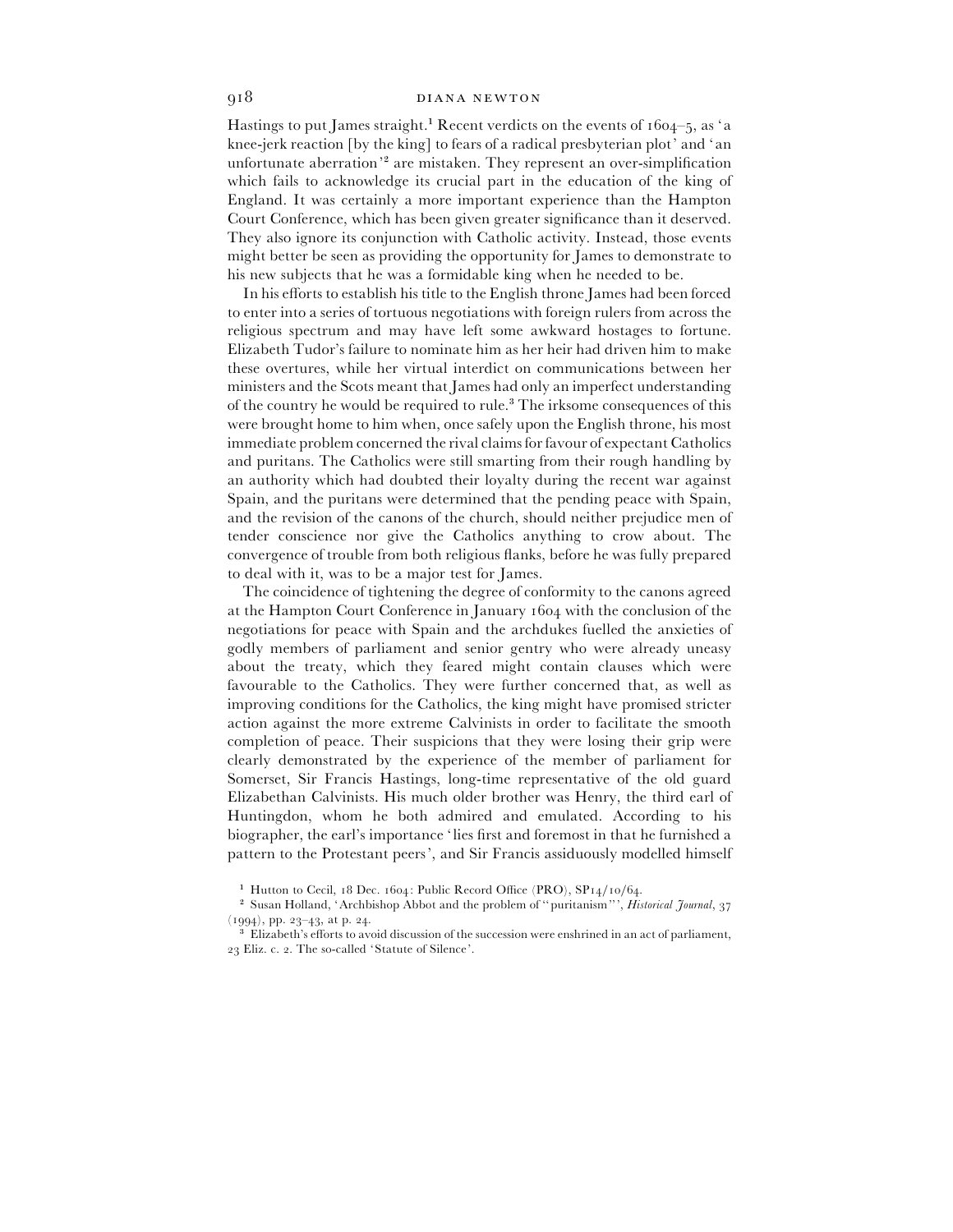upon him to such effect that he was described as something of an *alter ego* of his brother.<sup>4</sup> He was rabidly hostile to popery, taking every opportunity to confront and confound Catholics. In his capacity as justice of the peace he exhorted Secretary of State Walsingham to ensure that their ' viprous brode' be 'narrowly sifted, and sharply censured,' in order that ' the lande may be rid of suche unprofitable members (or rather monsters)'.<sup>5</sup> Following at least 200 years of family tradition he was returned as a member of parliament, serving in every session but one from  $1571$ , where he gained considerable parliamentary expertise, which he used tirelessly both to defend Protestantism and to attack Roman Catholicism.<sup>6</sup> He never abandoned his belief that reform of the church could come through parliamentary action and that he should be instrumental in bringing it about.

Sir Francis's abortive attempts to see Sir Robert Cecil, both during and after the 1604 session of parliament, presumably to air his concerns, no doubt fuelled his fears that not only was he losing his influence as a spokesman on religious affairs but also that policy was being developed without him and he was in danger of being marginalized altogether. Notwithstanding Sir Francis's apprehension, however, parliament was anxious to nip Catholic pretensions firmly in the bud. Moreover, despite his fears that his role as a trusted servant of the crown with particular authority in religious matters might be in jeopardy, Sir Francis had been successful in urging the Commons to establish a select committee to consider ' the confirmation and re-establishment of religion, maintenance of a learned ministry and whatever else may bring furtherance thereunto'.<sup>7</sup> On the other hand, the concerns of the godly, especially in the aftermath of James's first parliamentary session in England, were not entirely unjustified. Despite an act against Jesuits, seminary priests and recusants ultimately issuing from it, the  $1604$  session of parliament had not been altogether satisfactory for those of tender conscience and their cause. The more zealous Calvinist ministers who were refusing to subscribe to the canons were facing the increasing wrath of the king and suspension from their livings. The growing demands for a high commission, ostensibly to deal with the audacity of the Catholics, but which was viewed by the puritans as being equally hostile to them, added to their consternation. Meanwhile, it was emerging that James's attitude towards Catholicism was continuing to be cause for concern among the Scottish Presbyterians, which anxiety was reflected in their godly brethren in England.

Immediately before parliament had assembled, in March 1604, the ' seminaries' of Wigan expressed their expectations that ' after so many fair promises by our soveran the king… sume littel gale of kingly favor, woulde

<sup>4</sup> Claire Cross, *The puritan earl : the life of Henry Hastings third earl of Huntingdon, 1536–1595* (London, 1966), pp. xiii, xvi.

' See, Cross, *Hastings letters*, pp. xxv–xxviii. (

<sup>7</sup> Journals of the House of Commons (CJ),  $1547-1714$  (117 vols., London, 1803-63), I, p. 172.

<sup>&</sup>lt;sup>5</sup> Sir Francis Hastings to Sir Francis Walsingham, 8 Apr. 1582, Henry E. Huntington Library, San Merino, Hastings correspondence, HA 5086, printed in Claire Cross, ed., *The letters of Sir Francis Hastings*,  $1574 - 1609$  (Somerset Record Society, 66, 1969), pp. 22-4.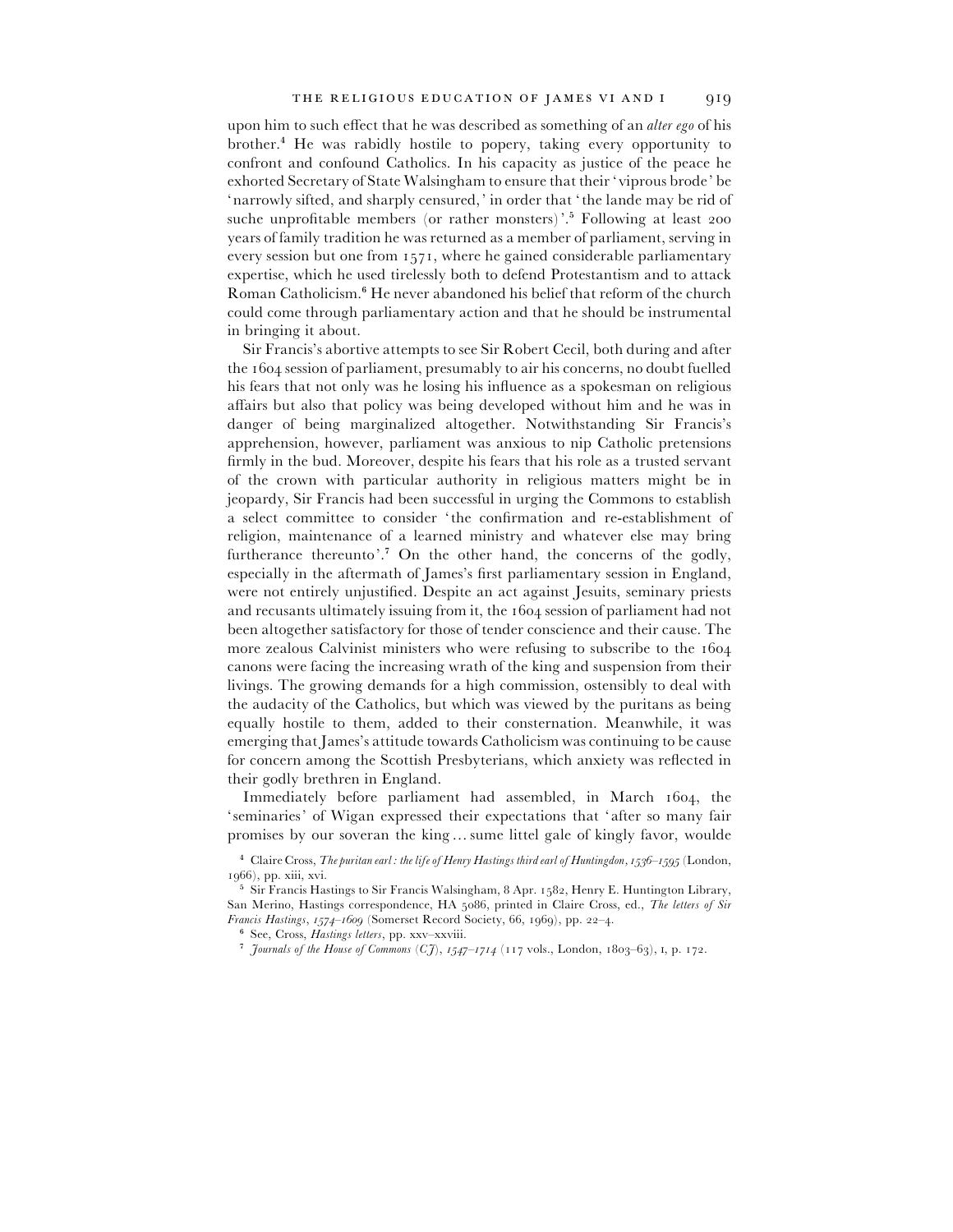have blowne uppon our distressed and weather beaten sales'. James's speech, at the opening of parliament, containing assurances to rationalize the laws against recusants, while reassuring the Catholics, dismayed the puritan members and confirmed their growing suspicions about the king's religious intentions.) They countered by delivering their grievances at the first opportunity. In addition to those included in the motion brought by Sir Robert Wroth at the beginning of the session, Sir Edward Montagu introduced three religious grievances from his county of Northamptonshire. The second of these concerned their misgivings about ' the suspension of grave, learned and sober minded Ministers for not observing certain ceremonies long time by many disused'. Accordingly, a committee was set up to consider the matter, which included Sir Francis Hastings.<sup>9</sup>

It seemed to the puritans that legislation against the Catholics was regarded by James and his government as less urgent than that designed to harry the puritan ministry. Given the amount of attention devoted to it, the business of enforcing the canons seemed to be of far greater concern than the proper subjugation of the arrogant and brazen Catholics.<sup>10</sup> The proceedings had begun on 12 April when James issued a licence to convocation to meet 'during this present parliament' to confer about such canons and other matters as they saw fit for the 'good and quiet of the church, and the better government thereof … to be fulfilled and kept' by them in their respective courts. It went on to give them authority to confer about those matters as the king 'from tyme to tyme shall deliver or cause to be delivered' to convocation, and to cause all canons and such like to be delivered to the king 'to the end that wee upon mature consideracon by us to bee taken thereupon maye allowe… or disallow… such and so manye of the said canons ... as wee shall thinke fitt'.<sup>11</sup> Given that the question of commissary courts was one of the grievances introduced by the committee for religious matters in the Commons it was no surprise that convocation met with resistance from the House. Moreover, it appeared to the Commons that they were regarded as of little account as far as ecclesiastical matters were concerned, or not deemed competent to handle religious affairs without guidance (or interference, as they construed it) from other quarters.<sup>12</sup>

<sup>11</sup> Patent Rolls, 2 James I, part 25, printed in G. W. Prothero, ed., *Select statutes and constitutional* documents illustrative of the reigns of Elizabeth and James I (Oxford, 1894), pp. 417-19.

 $F<sup>12</sup>$  For the continued struggle between parliament and convocation see Conrad Russell, 'Whose supremacy? King, parliament and the church,  $1530-1640$ <sup>'</sup>, *Lambeth Palace Library Annual Review*  $(1995)$ , pp.  $52-64$ .

<sup>&</sup>lt;sup>8</sup> PRO,  $\text{SP}_{14}/6/\text{94}$ ; *CJ*, r, p. 144. <sup>9</sup> *CJ*, r, p. 172.

 $^{10}\,$  The Spanish ambassador believed that a toleration to English Catholics might be a possible condition for peace between England and Spain. See Albert J. Loomie, 'Toleration and diplomacy: the religious issue in Anglo-Spanish relations, 1603-1605', *Transactions of the American Philosophical Society*, n.s. 53, pt 6 (1963), pp. 23, 25, 27. It was probably no coincidence, also, that as soon as 'further precautions taken for protecting British merchants against the Inquisition' were ' arranged in all particulars' by the commissioners for the peace with Spain a bill against the Catholics was placed on the statute book the very next day. 'A Diary of the proceedings of the treaty… of Mr. Wm Pierpont', Historical Manuscripts Commission (HMC), *Eighth report*, *earl of Jersey MSS*, p. 97: sixteenth meeting of the commissioners for peace, 4 July 1604; A. Luders, ed.,  $The \; status \; of \; the \; realm \; (11 \; volts., \; London, \; 1810-18), \; IV, \; 2, \; pp. \; 1020-2.$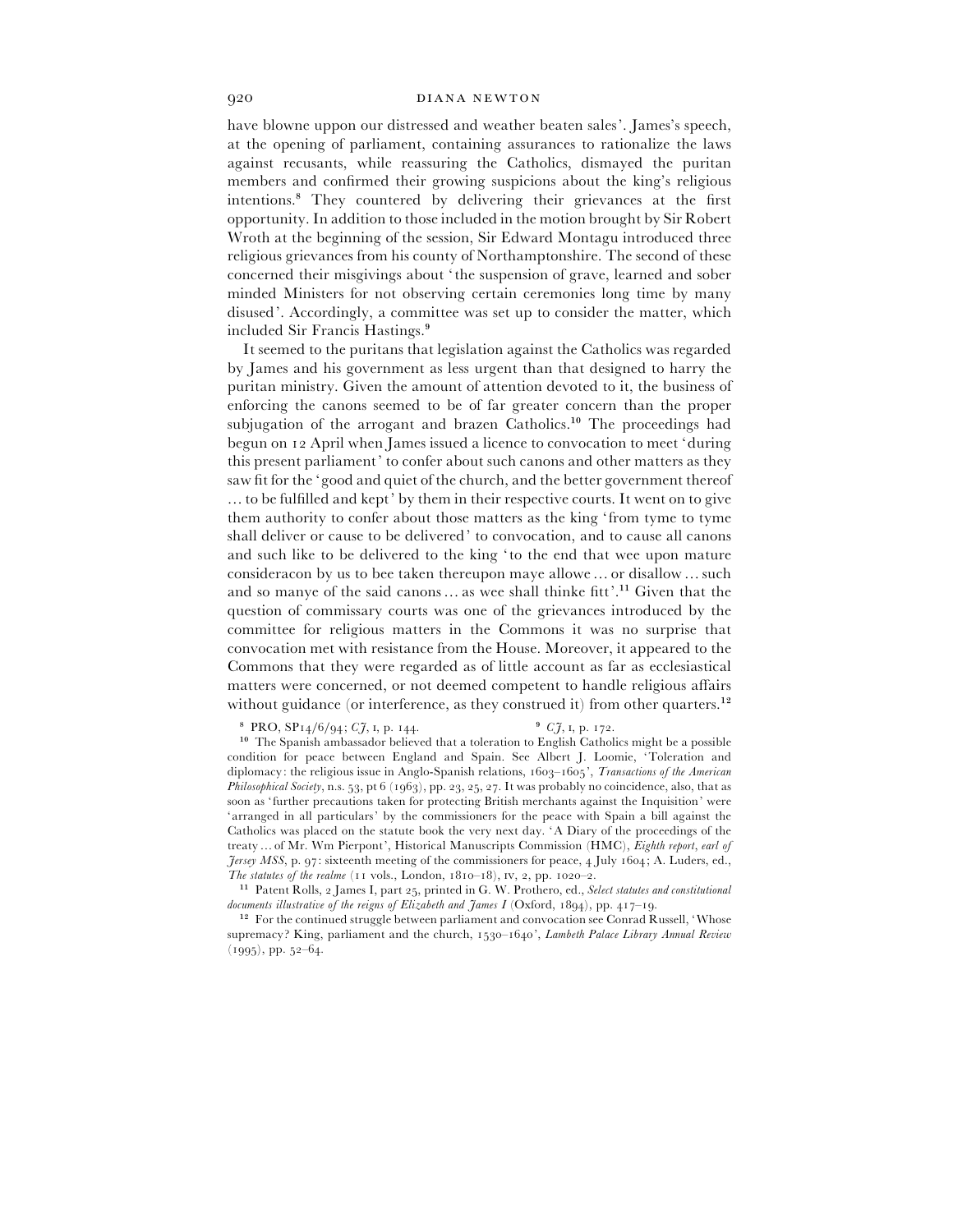It was little wonder that the principal spokesmen on religious matters in parliament felt driven to approach the king by means of a petition, early the following year, when it seemed that the parliamentary process was failing them.

As proceedings for peace with Spain and the archdukes reached the point when the fortunes of the United Provinces and of England's continued support for the Dutch were under discussion, the concerns of those members of tender conscience were thrown into sharp relief. The struggle of the godly ministers at home appeared to be inextricably linked with the potential vulnerability of their co-religionists in the Low Countries, should the English peace commissioners be persuaded to abandon them in their pursuit of favourable terms. Accordingly, the Commons introduced a motion for the Speaker to inform the king of their commitment to preserve the rights and privileges of the Dutch. Within five days, a petition, iterating their desire for the king to ' abrogate or moderate' action against the nonconforming ministers, also had been devised. It was agreed that Sir Francis should deliver it to the king.<sup>13</sup> As Sir Francis had the same day replied to Sir George Home's inquiry about whether the parliament could be persuaded to vote a fresh subsidy to the king, advising him not to demand one in this session because the last one was not yet collected, and refusal on the part of the House might cause offence, James could be forgiven for viewing him with vexation.<sup>14</sup> It was not altogether surprising that Cecil should be anxious to distance himself from him in the coming weeks, despite Sir Francis's frequent attempts to gain an interview with him. His appeal to Cecil to 'let no sinister report against me possess credit with you' suggests a dawning realization that he might have over-stepped the mark.<sup>15</sup> In all, his performance in the 1604 session of parliament did not augur well for Sir Francis. His ill-judged association with the petition submitted by the gentlemen of Northamptonshire the following February, on behalf of the ministers deprived for failing to subscribe to the  $1604$  canons by the  $30$  November deadline, threatened to damage his standing with James still further.

# II

The Northamptonshire petition was the culmination of a campaign on behalf of the deprived ministers which began after the close of James's first parliamentary session and lasted throughout the winter of  $1604-5$ .<sup>16</sup> This was despite James's insistence that the matter of comprehensive and unanimous conformity to the established forms of worship was settled. In his proclamation

 $^{14}$  HMC, *Salisbury MSS*, xvi, pp.  $132-3$ .

<sup>&</sup>lt;sup>13</sup> Nicolo Molin to doge and senate, c. 9 June 1604, *Calendar of state papers relating to English affairs in the archives of Venice* (38 vols., London, 1864-1940), x, pp. 157-9;  $CJ$ , I, p. 238.

<sup>&</sup>lt;sup>15</sup> HMC, *Salisbury MSS*, xv1, p. 172, also, printed, without comment, in Cross, *Hastings letters*, p. 87.<br><sup>16</sup> For this petitioning campaign see B.W. Quintrell, 'The royal hunt and the puritans,

<sup>1604-1605&#</sup>x27;, *Journal of Ecclesiastical History*, 30 (1980), pp. 41-58.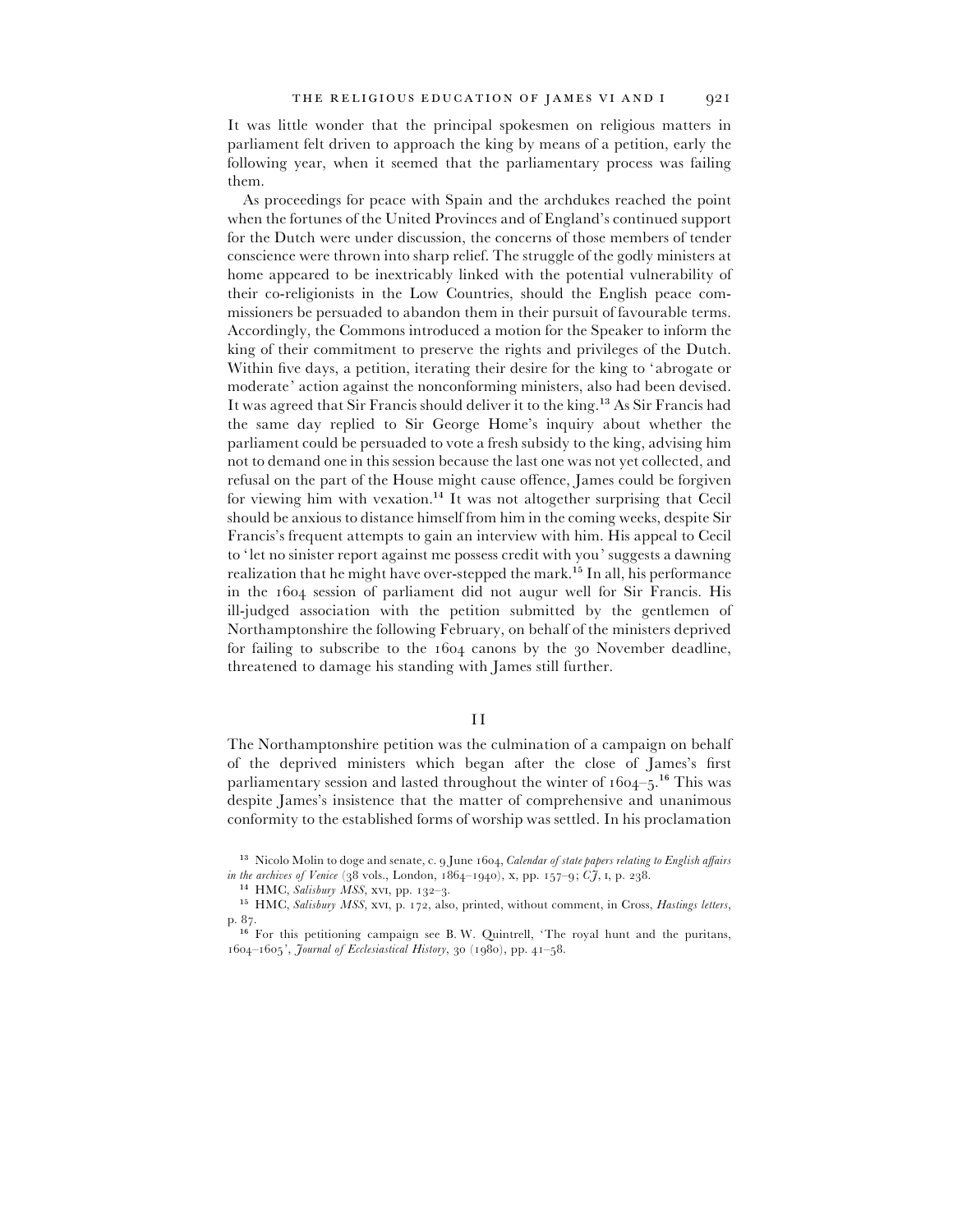of the previous July he stated that he had, at the earliest opportunity, looked to settling the affairs of the church and that there had been every chance at the conference held at Hampton Court for the expression of contrary opinions and reservations. When the matter had been reopened in parliament, he maintained that he had further explained the position to everyone's satisfaction. Even when he had agreed to discuss outstanding misgivings with a number of puritan divines at Hinchingbrooke at the beginning of December – which was probably the first time that the king had come face to face with those holding more extreme Calvinist convictions – he insisted that, come what may, the deprivation of nonconforming ministers would follow.<sup>17</sup>

The Northamptonshire petition was different from previous appeals to the king in several respects. While most of the other petitions had been directed to Cecil, this one was presently directly to the king, thereby introducing the business to his attention after he had declared he wanted no further involvement in the matter. He had said he would not call another parliament until the religious question was concluded, once and for all, with full subscription, by all ministers, to the canons confirmed in the previous session of parliament. The timing of the Northamptonshire petition, taking advantage of James's return to London for the ceremony to further prorogue parliament, looked like wilful disobedience to the king's will.<sup>18</sup> Emphasizing the quasiparliamentary nature of the petition, its leading signatories included several members of parliament, two of whom were chairmen of important religious committees with substantial membership in common. Sir Edward Montagu had been responsible for the introduction of the religious grievances into the last session of parliament while the membership of a select committee to discuss the issue included not only Sir Edward Montagu but also Sir Richard and Sir Valentine Knightley, who were also signatories of the petition. The setting up of the committee was the work of Sir Francis Hastings who, though not a Northamptonshire gentleman, was rather surprisingly associated with their petition. Sir Francis was neither one of those requested by the Northamptonshire gentry to present the petition to the king nor was his among the signatures on the petition. Yet he had apparently been responsible for drawing it up, and he was also present at its presentation. It was this association of prominent members of parliament with the petition which served initially to vex James.

James's dismay was increased as he realized the calibre and connections of the chief signatories of the petition. It is possible to identify the leading petitioners, for, in addition to the petition, there also survives a letter from the gentlemen of Northampton to Sir Edward Montagu, Sir Richard Knightley,

<sup>&</sup>lt;sup>17</sup> J. L. Larkin and P. L. Hughes, eds., *Stuart royal proclamations* (2 vols., Oxford, 1973), 1, pp. 87-90: *A Proclamation enjoining conformitie to the form of service of God now established, 16 July 1604.* For an account of James's meeting at Hinchingbrooke on 1 Dec. 1604 see Quintrell, 'Royal hunt', pp. 47–8.<br><sup>18</sup> Larkin and Hughes, *Proclamations*, 1, pp. 103–4: *A proclamation for the proroguing of parliament to* 

*February* 1605, 24 December 1604; CJ, 1, p. 256.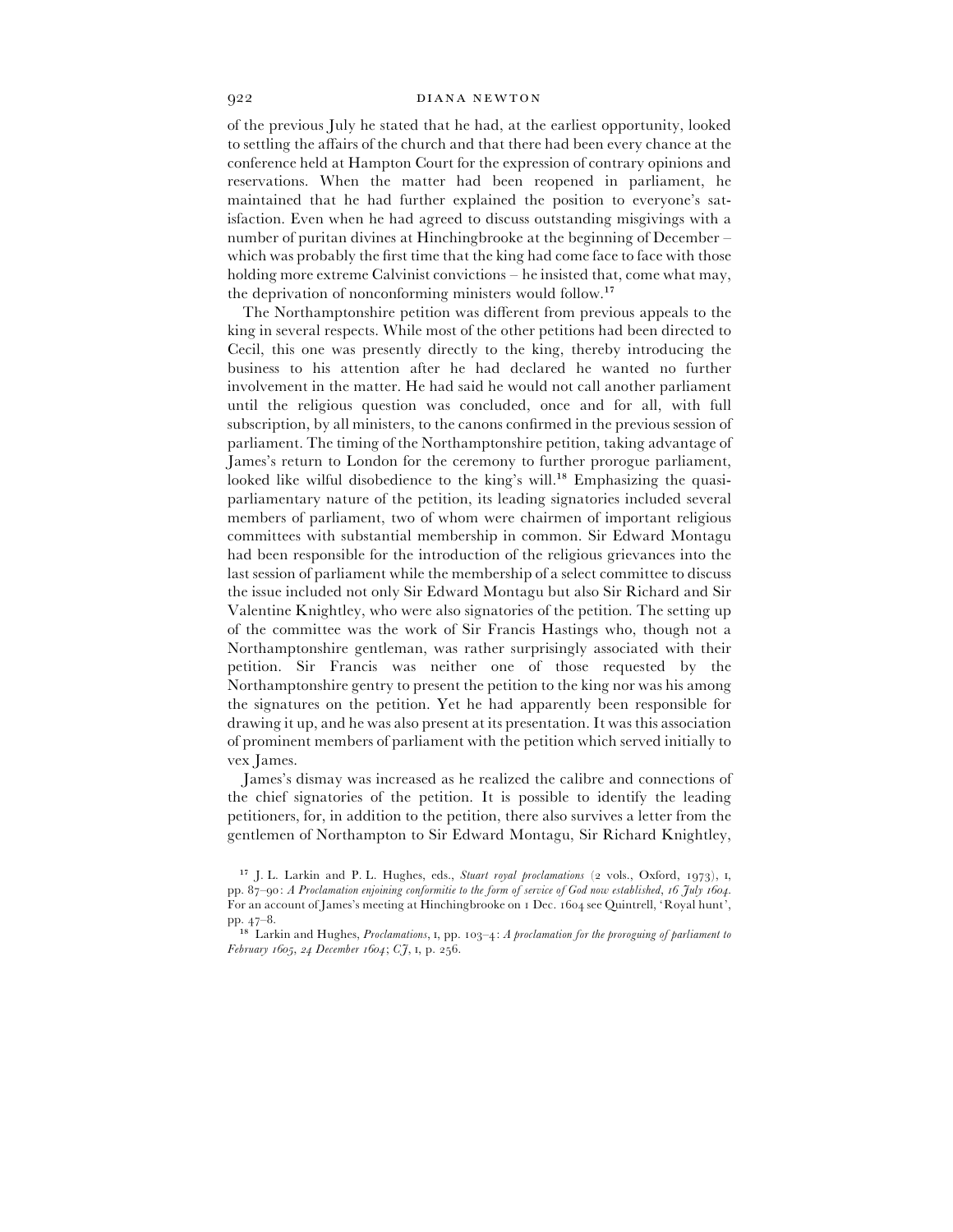and Sir Valentine Knightley, recommending them 'for the oportunitie you have beinge nowe in London… to present to his most gracious highnes… our most humble supplication in the behalf of us and our distressed ministers'. The signatures on the letter correspond exactly to those on the petition save for the addition of the recipients of the letter together with Sir William Lane, Sir Euseby Andrews, and Sir William Stafford, indicating that they were deemed the foremost county representatives.<sup>19</sup> They were a closely related group of gentlemen. Sir Euseby Andrews was Sir Richard Knightley's son-in-law, while Sir Euseby's brother-in-law was SirWilliam Lane. They were also an important group who wielded considerable local influence, both in representing or returning sympathetic members to parliament and in dominating the commission of the peace. In addition, Sir Richard Knightley and Sir Edward Montagu were particularly active deputy lieutenants during the lieutenancy of Sir Christopher Hatton, at the end of the previous century, who had become accustomed to acting with an unusual degree of latitude during the long periods of absence necessitated by Hatton's court obligations. Sir Richard Knightley was a long-time pillar of the puritan movement in his county. In the 1570s, as part of the earl of Leicester's circle, he had been responsible for pioneering the employment of lay patronage to create a puritan group in Northamptonshire. The Daventry branch of the Classis movement was composed largely of his protégés and he had given a temporary home to the presses on which the Marprelate tracts had been printed. More recently his sphere of influence had extended into concerns of a more national nature, when one of his protégés was one of the local representatives at an 'alternative conference', comprising those puritans deemed too radical to meet the king at Hampton Court.<sup>20</sup>

James was more alarmed by the presence among the petitioners of Sir Edward Montagu. His personal chaplain and dean of the Chapel Royal was Sir Edward's brother, James, while another brother, Henry, was the recorder of London. More tenuously, the association of Sir Edward Montagu and Sir Robert Wroth – who had been responsible for jointly introducing a number of religious grievances at the beginning of the recent parliamentary session – further emphasized the calibre of those at the centre of the current dissonance, for Sir Robert's eldest son had only recently married into the Sidney family, and both were friendly with Cecil.<sup>21</sup> Thus the petitioners and their associates had connections who were at the very heart of James's court and capital, and it was this factor which underlined a crucial distinction between the Northamptonshire petition and its predecessors. It also emphasized a vital difference between the ministers facing deprivation in England for their failure

<sup>19</sup> PRO, SP<sub>14</sub>/<sub>12</sub>/69; PRO, SP<sub>14</sub>/<sub>12</sub>/69<sup>1</sup>.

<sup>20</sup> W. J. Sheils, *The puritans in the diocese of Peterborough*,  $I_{.57}$ <sup>8-1610</sup> (Northampton Record Society,  $(30, 1979)$ , pp. 26,  $37-8$ ,  $52$ ,  $59$ ,  $78-9$ ; for the private, and larger, assembly of puritan minsters see P. Collinson, *The Elizabethan puritan movement* (London, 1967), p. 456.

<sup>21</sup> For the working relationship between Wroth and Cecil see Nicholas Tyacke, 'Wroth, Cecil and the parliamentary session of  $1604$ , *Bulletin of the Institute of Historical Research*,  $50$  ( $1977$ ), pp. 120-25.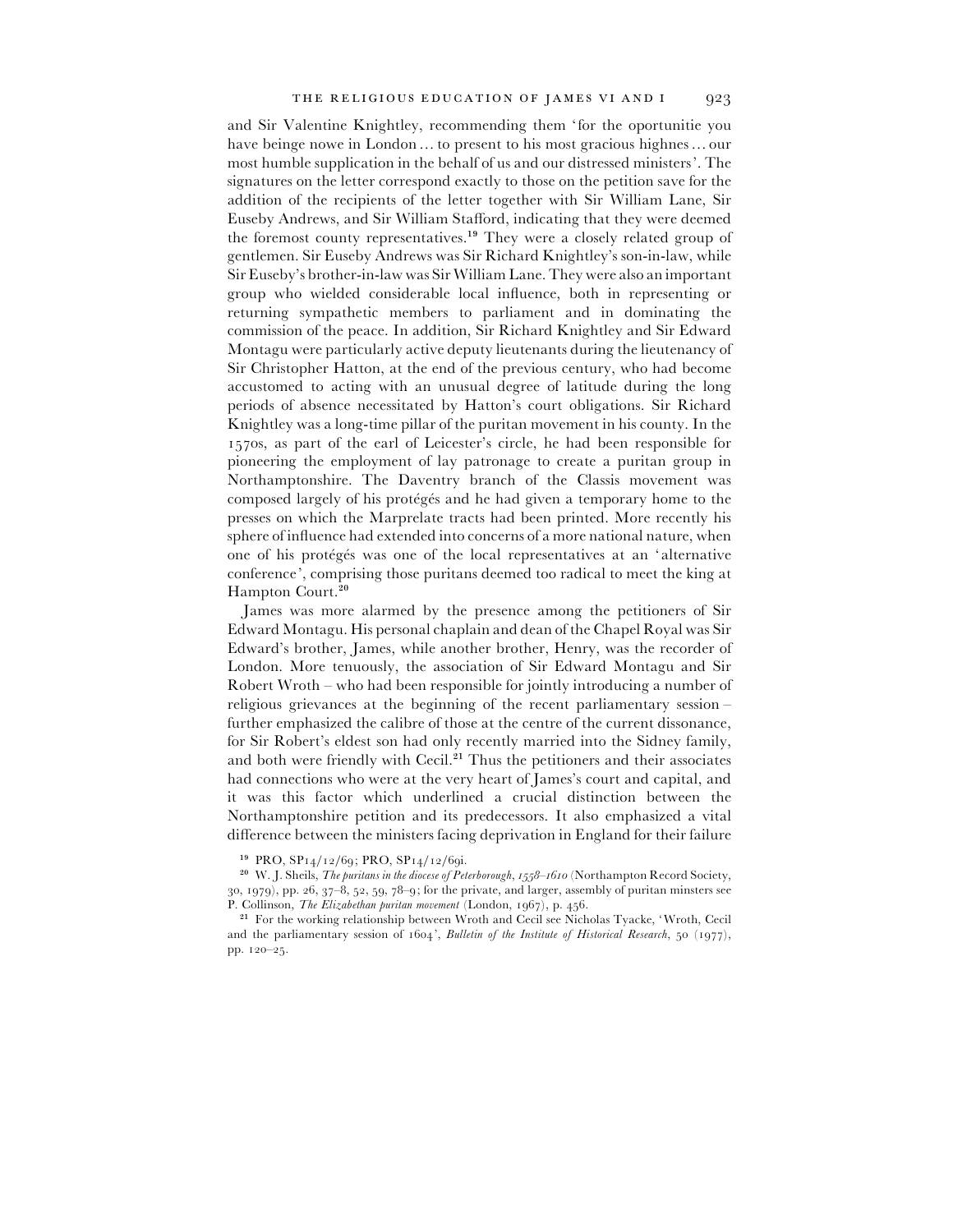to submit to the canons of  $1604$  and those ministers in Scotland who had faced the loss of their stipends for resisting subscription to the test oath which pledged obedience to the 'Black Acts', enacted in the aftermath of the Ruthven Raid in 1584. With their ultra-Protestant hopes apparently dashed, the failed Ruthven Raiders and the extreme Presbyterian Melvillian ministers had retired to England. The recalcitrant ministers had appeared to have the support of the exiled Scottish nobles only for as long as it suited their purposes, however, suggesting that the alliance between the two exiled groups was one of convenience – on the nobles' part, at least – to be abandoned when the ministers were of no further use to them. $22$  By contrast, the English ministers appeared to have the unequivocal support of influential elements at the top of English society, both at court and in the country. Given that James had experience of a kirk which had recognized the potential value of noble influence but had failed to secure sufficient noble support, he could be forgiven for taking a dim view of the apparent success of the godly in England in finding powerful sponsors.<sup>23</sup>

# III

It was the presence of Sir Francis Hastings among the Northamptonshire petitioners which most disturbed the king. He was the brother of two earls of Huntingdon and great-uncle of the current earl, a minor, who had succeeded to the earldom a little over a month before. He was well known for his diligent work on behalf of his family's interests throughout his life, and this indefatigable family loyalty, when combined with religious zeal, was a volatile combination. Sir Francis was poised to play a significant role in the impending showdown between those of tender conscience and the king, which was looming early in . Meanwhile, the growing power struggle in the Hastings's heartland was threatening further to complicate matters as the family's hegemony had begun to wither after the death of the third earl in  $1595$ .<sup>24</sup> Relations between Sir Francis and the fourth earl, George, deteriorated as his position as trusted family agent came into question.<sup>25</sup> And fears that Sir Francis might emerge as the controlling influence over Henry, the fifth earl, who succeeded late in  $1604$ , proved groundless as, in reality, Sir Francis seemed to be feeling his authority was being eroded at several levels. In the 1601 county election to parliament Earl George had supported his nephew, Sir Henry Hastings, rather than his brother against the Grays' candidate. Sir Henry's ' rise' coincided with Sir

<sup>&</sup>lt;sup>22</sup> Alan R. MacDonald, 'The subscription crisis and church–state relations, 1584–86', *Records of* the Scottish Church History Society, 25 (1994), pp. 250-1; James Melville, *The autobiography and diary of James Melville* (Wodrow Society, Edinburgh, 1846), pp. 225, 228.

<sup>&</sup>lt;sup>23</sup> Jenny Wormald, "'Princes" and the regions in the Scottish Reformation', in Norman MacDougall, ed., *Church, politics and society: Scotland, 1408-1929* (Edinburgh, 1983).

 $24$  Richard Cust, 'Purveyance and politics in Jacobean Leicestershire', in P. Fleming and A. J. Gross, eds. *Regionalism and revision: English provincial society, 1250-1650* (forthcoming). I am grateful to Dr Cust for sending me a copy of this.

<sup>&</sup>lt;sup>25</sup> For example, Henry Huntington Library, Hastings correspondence, HA 5100, Sir Francis Hastings to Dorothy, fourth countess of Huntingdon, Dec. 1598.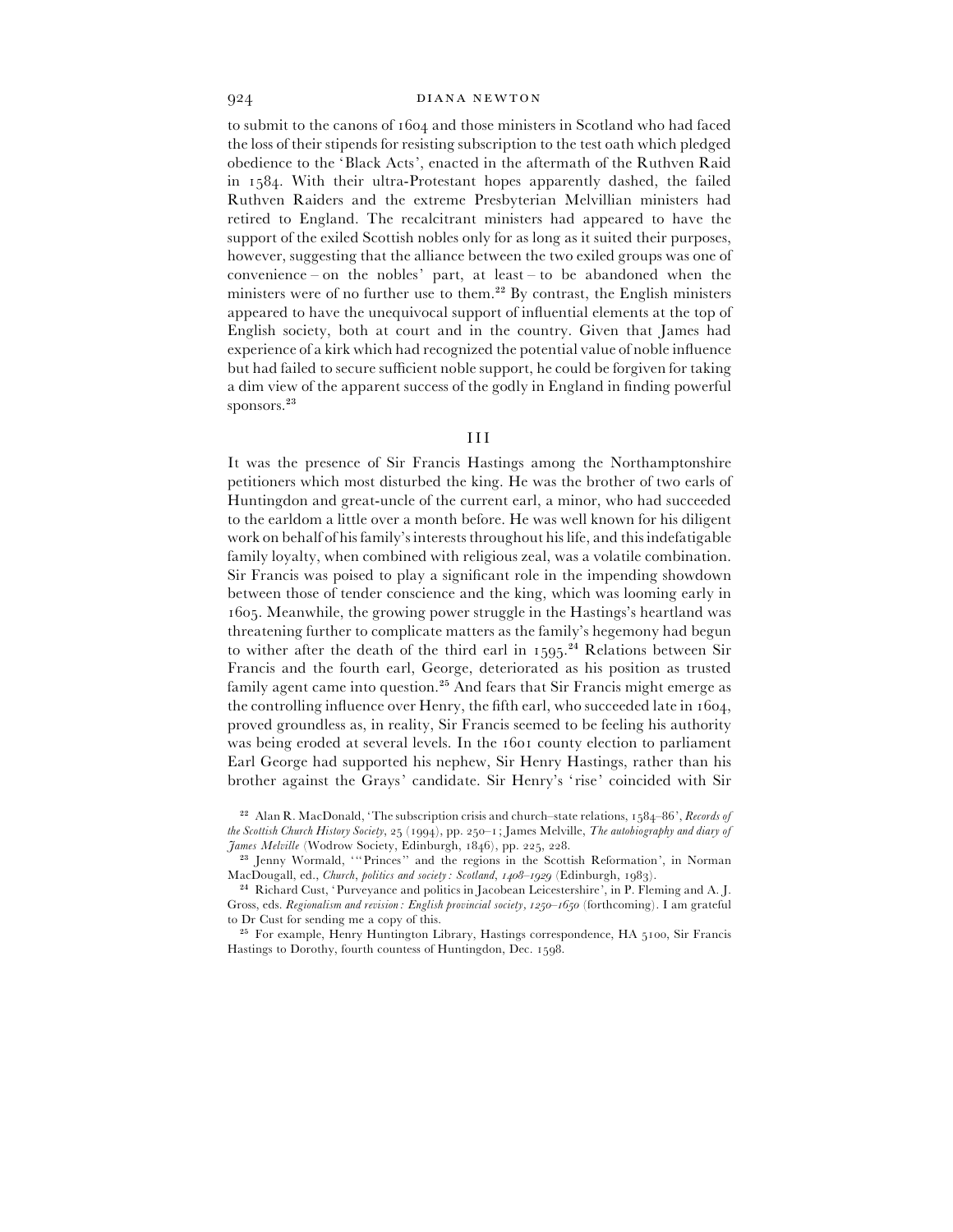Francis's 'fall' and although Sir Henry was amongst the signatories on a Leicestershire petition on behalf of their nonconforming clergy, Sir Francis's was not. In an attempt to bolster his diminishing influence in local affairs Sir Francis appears to have made overtures to the town of Leicester. However, initial successes were, by June 1604, collapsing. On 11 June it was noted that Sir Francis 'had muche to say againste the Corporacion for abuses of the fee farm gift in not imploying the same to the uses intended or mencioned in our petition for the same.' And on 16 June the mayor of Leicester lamented Sir Francis's 'unkynd speaches towardes our Corporacon who thinke very hardlye that he shoulde oppose himselfe ageinst us in any thinge consideringe how well he was satisfied'.<sup>26</sup> That this was coincident with Cecil repudiating him and ignoring his pleas for support no doubt contributed to Sir Francis's consternation.

This growing sense of isolation might help to explain Sir Francis's connection with the Northamptonshire petition, for his conspicuous involvement in that county's business was something of a puzzle. With no clear justification he had attached himself to a cause which did not legitimately concern him, by drawing up the petition and then using it as an opportunity to appeal directly and personally to the king on behalf of the disaffected element among the staunch Calvinists. More significantly, it was a means to express his concerns about the swaggering Catholics and James's seeming approbation of them. It is even possible that Sir Francis initiated the Northamptonshire petition for that very purpose. On the other hand, Sir Francis was a parliamentary ally of Sir Edward Montagu and the Knightleys, having worked closely with them in the recent session of parliament to air their religious grievances. What is certain is that his willingness to risk inviting the king's censure for interfering in the affairs of another county was a measure of his concern about the future of devout Calvinism.

As one of the leading Commons representatives on the English commission for the proposed union between England and Scotland, Sir Francis was bound to meet the Scottish union commissioners when they were in London, if not from 20 October 1604 when the commissioners from both countries met regularly, then certainly when the 'Articles of a Proposed Union Between England and Scotland, A.D. 1604' were signed at the beginning of December. He cannot have failed to discover that his own misgivings about the future of strict Calvinism and the presumption of the Catholics, at home, were replicated in Scotland.<sup>27</sup> It seemed to Sir Francis that James was as culpable of misconstruing the religious sentiments of his Scottish as well as his English subjects and he must be apprised of the fact. The imminent arrival of the

<sup>26</sup> Leicestershire County Record Office, Hall papers, BR  $\pi/18/8$ , fo. 506; Loose letters, BR  $\frac{\pi}{2}$  The synod of Aberdeen were particularly anxious for a general assembly and they specifically

targeted the Catholic earl of Huntly, 'quo vexed thame with his proud Poperie', Melville, *Diary*, pp. 561-4, 565; William Scot, *An apologetical naratioune of the state and government of the kirk of Scotland* since the Reformation (Wodrow Society, Edinburgh, 1846), p. 28; David Calderwood, The history of *the kirk of Scotland* (Wodrow Society, Edinburgh, 1845), pp. 268-9.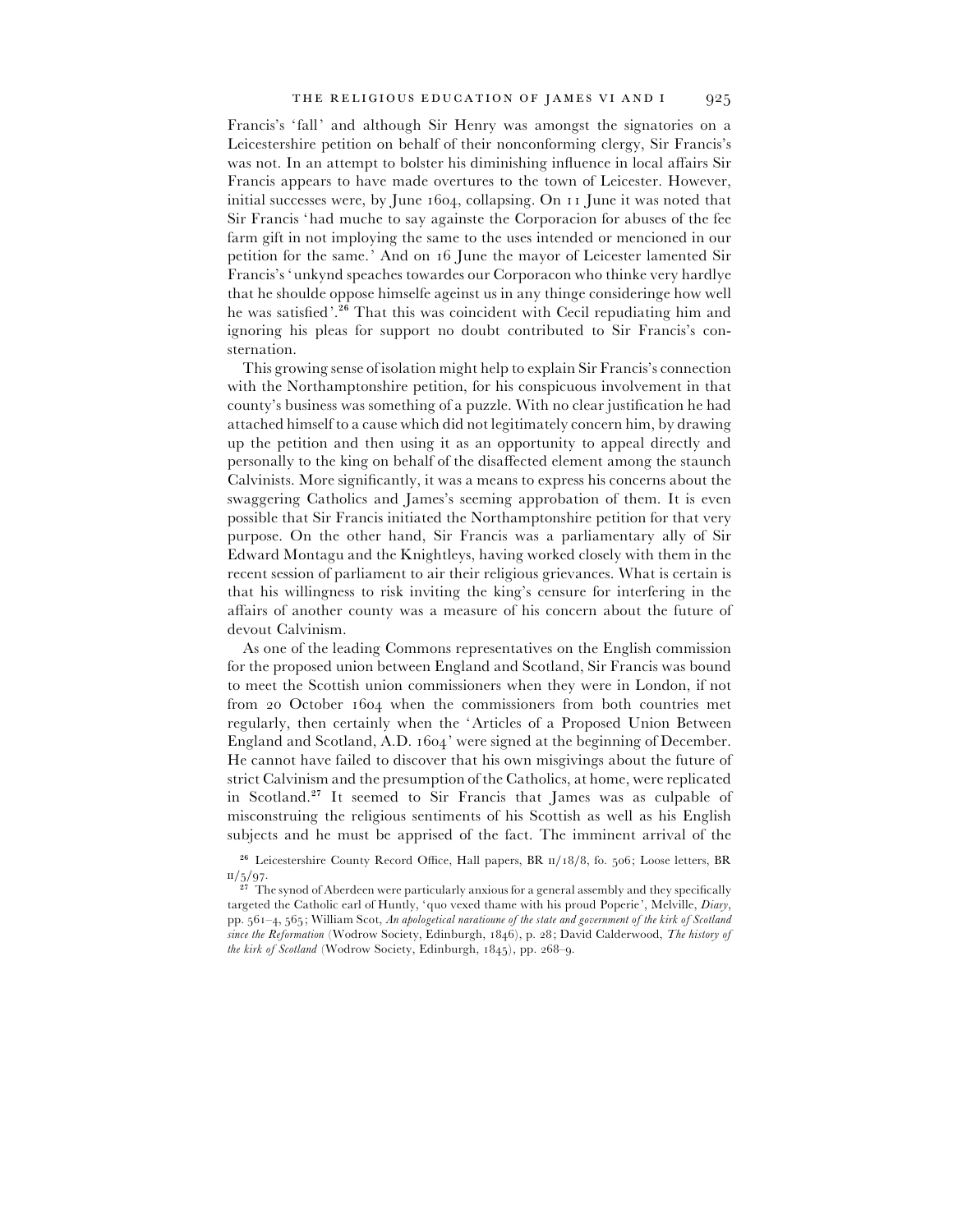Catholic earl of Huntly at the English court no doubt added to Sir Francis Hastings's resolution to confront the king with his concerns.

The issue of a High Commission for Causes Ecclesiastical, on 9 February 1605, given its regard to the order and discipline of the church, may also have stirred godly fears that the state was determined to employ every device and agency at its disposal to enforce obedience to the form of the Church of England as established at Hampton Court.<sup>28</sup> Sir Francis Hastings and Sir Edward Montagu no doubt shared this puritan unease and felt the time was ripe to bring to the king's attention the deplorable way in which the godly clergy were being treated while the Catholics appeared to be moving towards achieving a full toleration. Finally, there was the inexplicable presence of three peers, two of whom were acknowledged Catholics and the third, Petre, suspected of Catholicism (despite his denials), at the ceremony for the prorogation of parliament, on  $7$  February 1605.<sup>29</sup> While there was no reason why Catholic peers should not take their seats in parliament, it might have appeared to those of tender conscience that the Catholics intended to exploit the parliamentary process and use the prorogation of parliament as an occasion to further their interests. The zealous Calvinists, led by the principal members of the parliamentary religious committees, were not going to risk losing the initiative at this critical stage. It was certainly a further incentive for Sir Francis's rather daring and ill-advised involvement with the Northamptonshire petitioners.

### IV

The content of the petition does not give any indication of why so much significance was attached to it and the reasons for it prompting such a vehement response from James and his council.<sup>30</sup> It followed the line taken by previous petitioners of emphasizing their loyalty and humility, and then drawing to James's attention the sorrow and anguish of his subjects who were faced with losing their ministers, in whose charge they had been for very many years. Even in suggesting that large numbers were apprehensive at the outcome of the deprivations, the Northamptonshire gentlemen were not making claims which had not been made before. After all, it was an accepted tactic that in order to make a point more compelling support for it might be exaggerated, especially given that the council had stressed that the puritans were few in number; though there was a danger that they could lay themselves open to accusations of sedition. That this particular petition laboured the point that the numbers of dissatisfied subjects ran into the thousands could be perceived as imprudent, yet it was not in itself sufficient cause to provoke the response from James which it did. For, the next day, Sunday 10 February, James spent eight

<sup>&</sup>lt;sup>28</sup> PRO, SP14/12/66; the lord keeper referred to the petitioners' claims that the High Commission had no warrant by law. W. P. Baildon, *Les reportes del cases in Camera Stellata*, *–*, ed. John Hawarde (London, 1894), pp. 186–92.

*Journals of the House of Lords* (69 vols., London, 1846), II, p. 350.

<sup>&</sup>lt;sup>2</sup> *journals of the House of Lords* (69 vols., London, 1846), II, p. 350.<br><sup>30</sup> PRO, SP14/12/69i. Also printed in Cross, *Hastings letters*, pp. 88–9.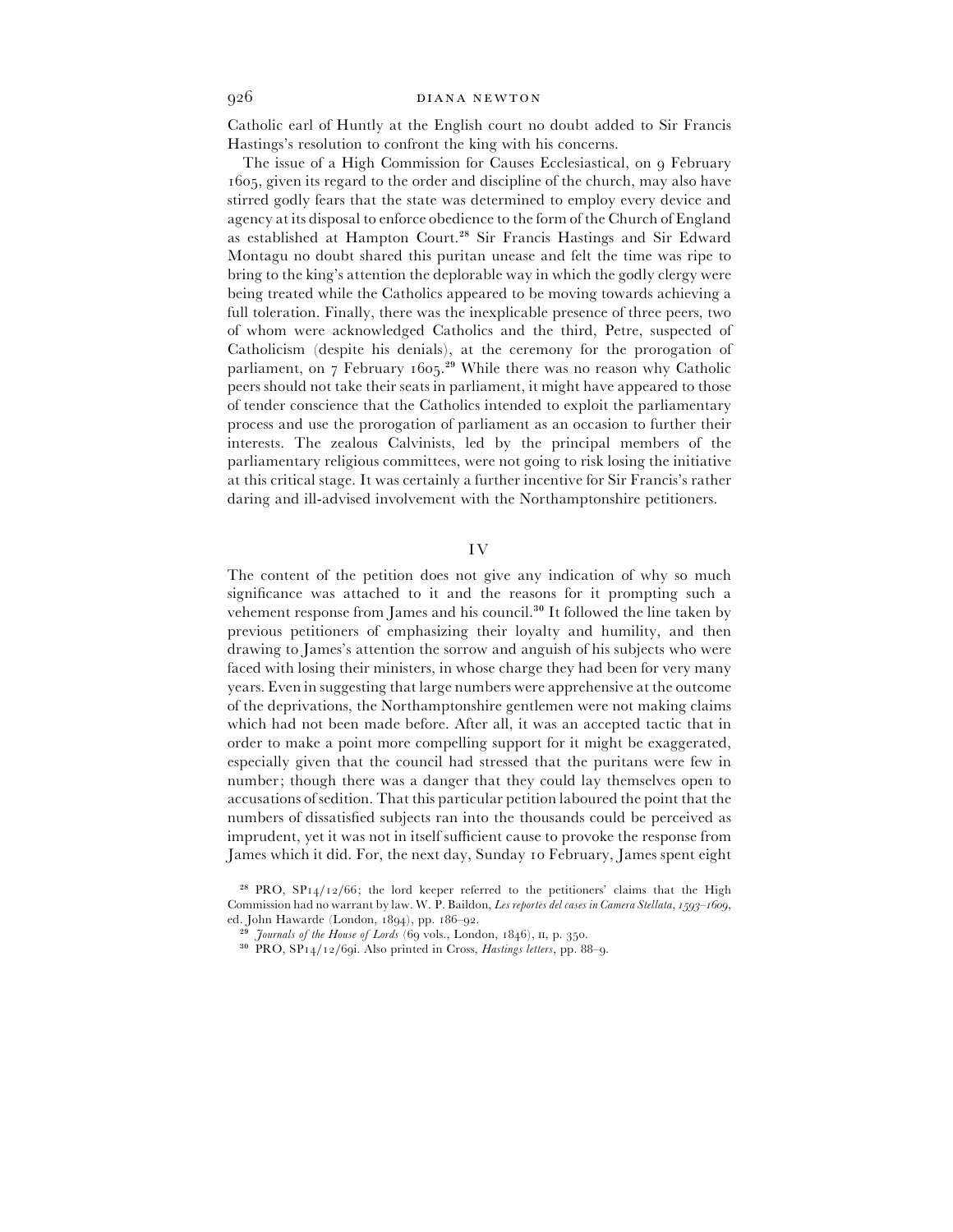hours with his council, during which time he declared that 'he would hazarde his crowne but he would supresse those maliciouse spirittes'. The privy council met again on the Monday and Tuesday, when they examined Sir Francis Hastings at length, with the king present at some point at least, on both days.<sup>31</sup> However, the fact that the proceedings of the first day do not appear to have been recorded suggests that the matters under discussion were of such a sensitive nature that even the clerks of the council were excluded. It was possibly then that Sir Francis confronted James with his fears about the way in which he was handling the Catholics and that was what finally galvanized James, for he initiated immediate and sweeping action over the following few days.

Beginning on 13 February, Lord Keeper Egerton delivered his pre-circuit speech to the assize judges in Star Chamber, confirming that action against ' schismatics' would continue. He then relayed James's vehement denials that he was preparing to tolerate Catholicism and exhorted them rather to increase their diligence regarding all recusants. So far this was a straightforward and routine Elizabethan reaction, but the day after council sent further instructions to the commissioners who had recently been appointed to govern the Borders, as to the execution of the commission. In particular it stressed that close attention be paid to the problems of feuding, fighting, and outlaws, emphasizing the security-led motives for the initiative in a potentially troublesome region. The following Monday, just over a week after the Northamptonshire petition had been presented, James wrote to the archbishop of York and the president of the council in the north assuring them that he meant to maintain the church as he found it, despite the hopes of the Catholics. Meanwhile, on February, he wrote to his council in Scotland, urging them to ensure that

justice in all degreis may be ministred with greatair honnour and integritie, the executioun thairof go fordwart with greater severitie, and generallie that oure authoritie may be now so muche the moir reverenced amang you as oure pouer is greatair to repres the insolence of the most laules misdoar and headstrong oppressour.<sup>32</sup>

Thus James showed how he recognized the value of the practices he had inherited and demonstrated his willingness to continue their application. However, even if many of the administrative initiatives adopted in February were in the pipeline anyway, James was able to extend their effectiveness

 $^{31}$  A letter from an unnamed friend to John Jegon, bishop of Norwich, from London, 14 Feb. : T. F. Barton, ed., *The Registrum Vagum of Anthony Harrison* ( vols., Norfolk Record Society, 32, 1963), I, pp. 155-6; Jo Co [John Colville] to Thomas Wilson [servant of Cecil],  $11$  Feb. 1605: HMC, *Salisbury MSS*,  $x$ vII,  $p. 52$ ; the examination of Sir Francis Hastings before the council,  $\overline{12}$ Feb. 1605: PRO,  $SP14/12/74$ .

<sup>&</sup>lt;sup>32</sup> Baildon, *Camera Stellata*, pp. 186-92; British Library (BL), Add. MSS 11, 402 fo. 97v.; HMC, *Tenth Report, Appx. 4, Lord Muncaster's MSS, p. 229; PRO,*  $SP14/12/87$ *; PRO,*  $SP14/12/88$ *. For the* full text of the king to the archbishop of York and to Lord Sheffield, 18 Feb. 1605, see J. Raine, ed., *The correspondence of Dr. Matthew Hutton, archbishop of York* (Surtees Society Publications,  $1843$ ), pp. 171–5, misdated 19 Feb. 1605; David Masson, ed., *Register of the privy council of Scotland* (14 vols., Edinburgh, 1877-98), vII, pp. 465-6.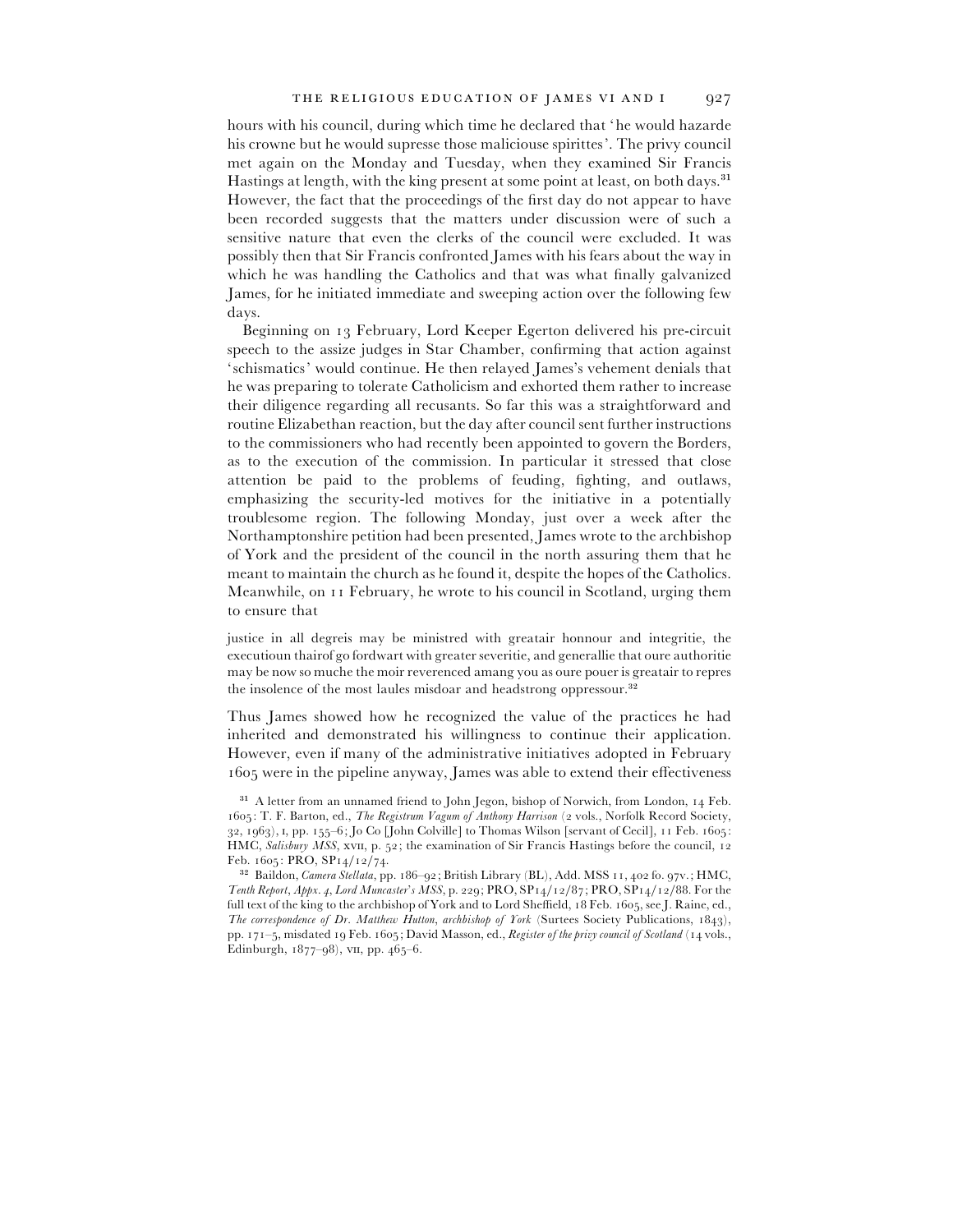by employing them more widely than his predecessor had been able. It was this factor which made this a Jacobean rather than an Elizabethan response.

The reaction to what was no more than a fairly routine petition on behalf of a number of ministers threatened with deprivation was remarkable, and would suggest that it was not merely the content of the petition which provoked the repercussions but also the manner of its presentation. Of course, any intercourse between the king and Sir Francis can only be a matter of speculation but James's extraordinary reaction makes it reasonable to assume that he was very shaken by what had been said to him, for plainly he was anxious quickly to explain himself to his English subjects. From the tenor of the speeches and letters which issued forth it is clear that James had been informed that the Catholics were expecting a toleration, which impression was receiving widespread credibility. An account of James's meeting with his council the following day described his fervent tirades against both the puritans and the Catholics.<sup>33</sup> Apparently, 'my Lord Chancellor delivered his speach with teares', adding that he wished his audience could have heard James for themselves, as he 'most bitterly inveyed against the puritans', and remarked upon the way in which the revolutions in both Scotland and the Low Counties had begun with petitions of a religious nature. He went on to declare that 'his mother and he from their cradles had bene haunted with a puritan divell, which he feared would not leave him to his grave'. However, he reserved his most effusive outburst for the Catholics, 'protesting his utter detestation of their supersticious relligion and that he was so far from favoring it as if he thought his sonne and heyre after him would give any tolleration therunto, he would wish him fairely buried before his eyes'. $34$  It was an uncompromising exaggerated, even – expression of James's sentiments towards both religious wings, condemning the extremes of each, and especially castigating the Catholics for their presumption. There was nothing new in James's efforts to distance himself from association with immoderate views (of any sort) through impassioned condemnation, and although such outbursts may have appeared excessive, and even slightly ridiculous, they were none the less extremely effective.<sup>35</sup>

On this occasion James's claims were so extravagant that they arouse suspicions that he might have been harbouring a secret agenda. He lost very little time in charging his council to effect the means for a thorough execution of the laws against all religious extremists thus turning what appeared to be a threatening situation to his own advantage, using it to justify reinforcing his

<sup>&</sup>lt;sup>33</sup> Barton, ed. *Registrum Vagum*, 1, pp. 155–6.

<sup>&</sup>lt;sup>34</sup> N. E. MacClure, ed., *The letters of John Chamberlain* (2 vols., Philadelphia, 1939), I, p. 203.

 $^{35}\,$  For example, in the late 1580s he produced two meditations condemning the Catholics and the puritans respectively. See James Montagu, ed., *The workes of the most high and mightie prince*, *James*, *by the grace of God*, *king of Great Britaine*, *France and Ireland*, *Defender of the Faith*, &*c*. (London, ), pp. –, –. They appear in A. W. Pollard and G. R. Redgrave, eds, *A short title catalogue of books printed in England, Scotland and Ireland* (2nd edn), as 'Ane fruitfull meditatioun' (etc.) [Revelations,  $20: 7-10$ ],  $1588$ , *STC*  $14376$ , and in English, *STC*  $14377$ , and 'Ane meditatioun upon the ... first buke of the chronicles of the kingis,  $[20: 25-9]$ ,  $1589$ ,  $STC$   $14380$ .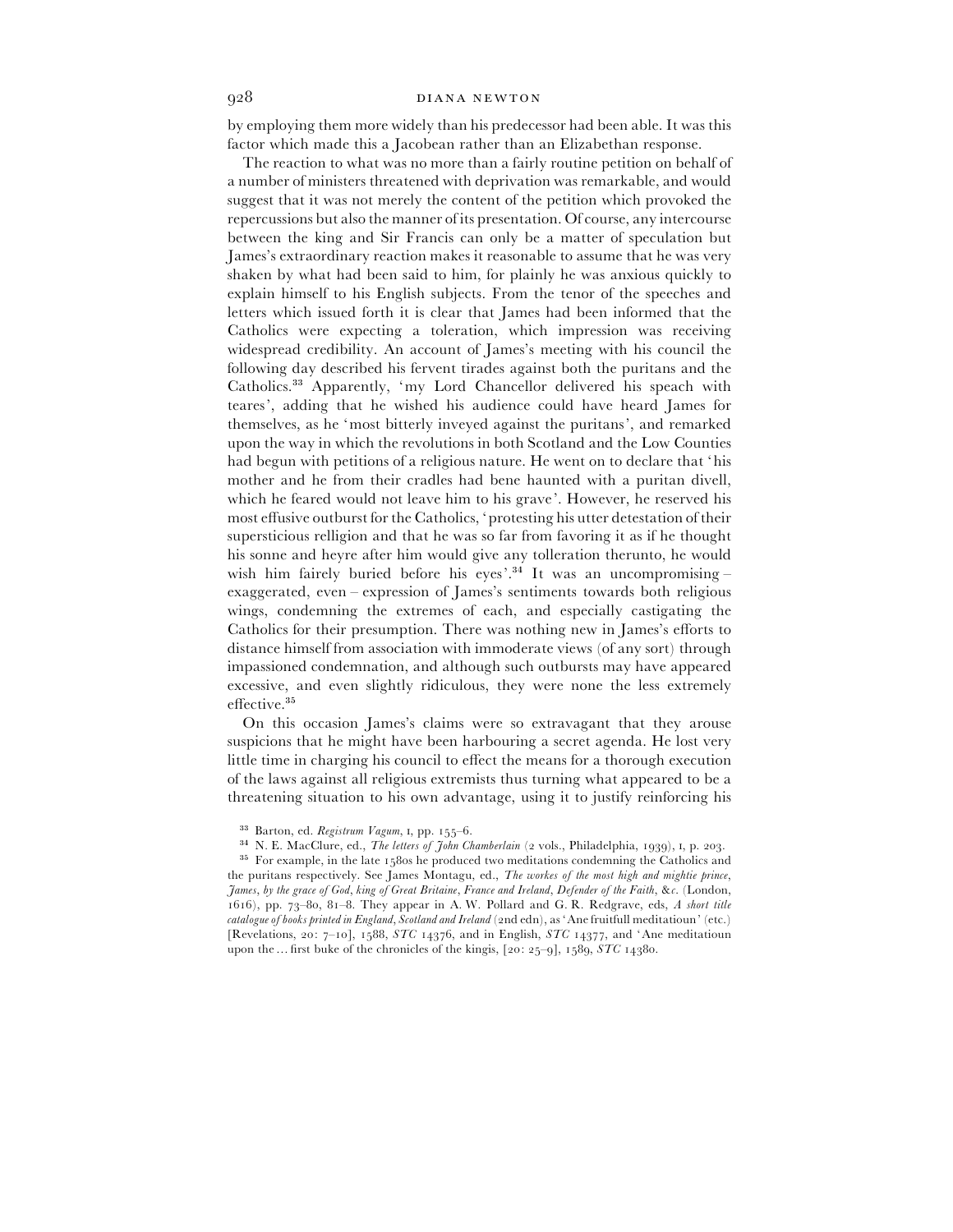authority in the localities. Within less than a week James had translated his initial dismay into positive action as the results of an unusually long council meeting were dispatched to all parts of the country. Indeed, even as he was indulging in condemning the puritans and indignantly denying that he endorsed popery, his mind was bent on the ways and means to tighten up security by invigorating local government.

The outcome of James's meetings with his council were given public expression by Egerton in Star Chamber, on 13 February, who began by roundly criticizing the JPs who 'forgette there oathe to god, there dutye to there kinge & Countrye', by their neglect of such matters as the proper regulation of alehouses and the maintenance of the highways. These were customary areas which attracted reproach, but they were crucial aspects in the preservation of order and peace, and, by extension, security. In order to guarantee the necessary levels of vigilance from them, Egerton urged the judges to demand improved standards from the JPs with regard to the 'Care of the peace of the lande & of the peace of the Churche'. He went on to identify the chief threats to the internal security of the realm: anyone who declared that the deprivation of the nonconforming ministers was illegal; those who petitioned the king on their behalf; and those who questioned the legality of the high commission. He stoutly defended the crown's prerogative to issue high commissions, justifying its authority by reference to the king's ancient powers which predated either common or statute law. He reserved his severest admonishment for the petitioners who were spreading rumours that the king intended a toleration of the Catholics and the abatement of the laws against them. Vehemently denying that the king intended any such thing he fervently defended his record in 'plantinge & settlinge true relligion.' He asserted that the king had declared that he was prepared to lay down his life for the religion in which he was born and, denying any suspicions that he meant the Roman Catholic church of his mother, he swore that he would disinherit his son if he should embrace Catholicism. (It was crucial that James emphatically depress Catholic hopes from Mary, Queen of Scots's heir, especially when he had associated himself with her regarding the puritans in his speech to council on Sunday.) Egerton delivered his speech emotionally, wringing from it as much dramatic impact as he could, endeavouring to use any expedient necessary to get across the seriousness of the situation and the necessity for extra diligence from the judges and the JPs.

As well as adopting theatrical attitudes, Egerton also sought to establish a substantial legal footing for his proposals to the judges. Following his speech in the Star Chamber – which, at the command of the king, was attended by a large proportion of the council, as well as the judges – he applied to the judges for their opinion on three issues.<sup>36</sup> That the king felt it necessary to demand the presence of his chief privy councillors at this assembly suggested that matters of extreme importance were to be addressed, which he wished them to witness.

 $36$  PRO,  $SP14/12/73$ .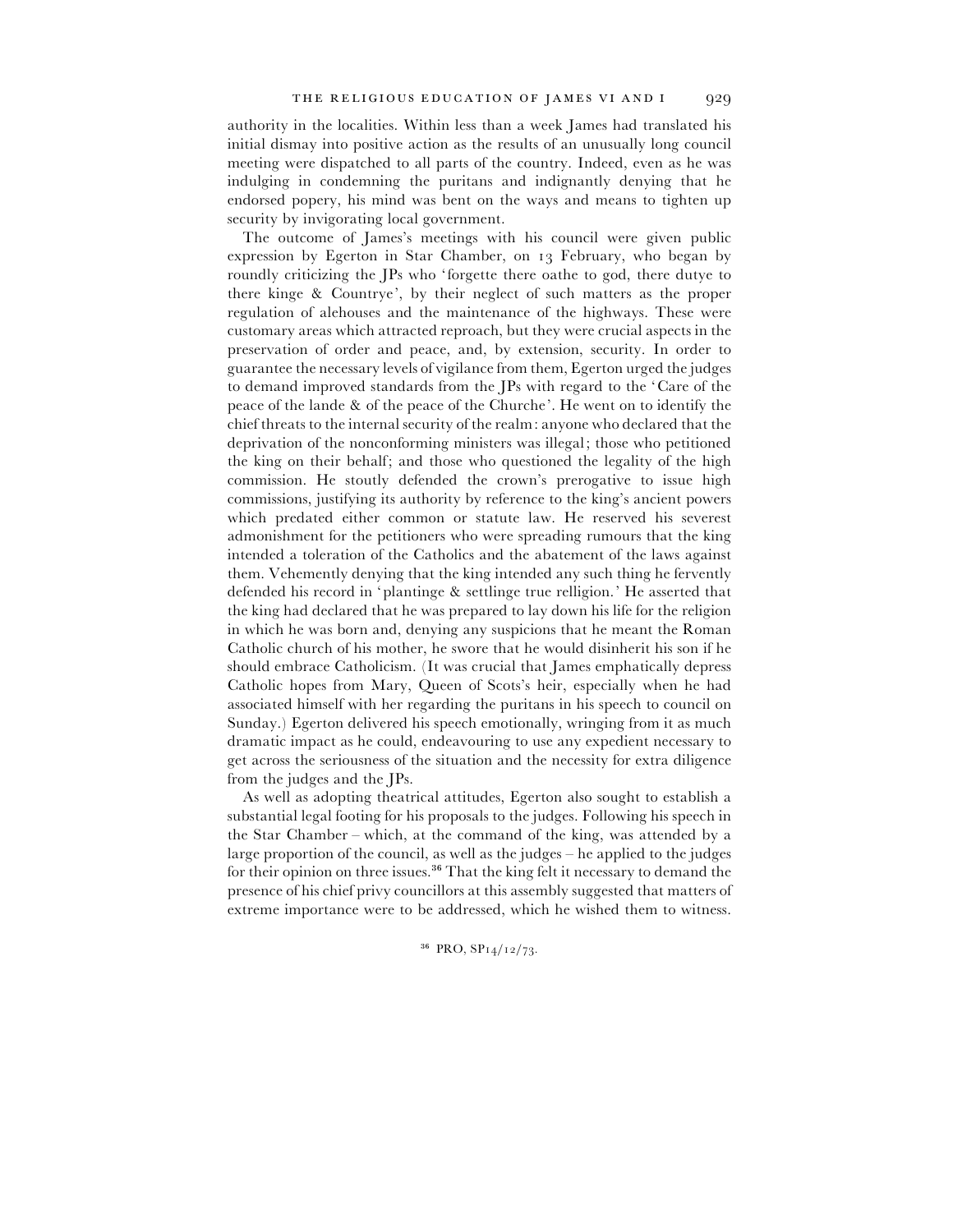The first question, about the legality of deprivations, was deemed by all the judges to be lawful 'because the kinge hath the supreame Ecclesisticall power, which he hath delegated to the Commissioners whereby they had the power of deprivation by the Canon law of the realme'. They went on to affirm that this power of appointment was confirmed in a statute of  $1559$ , which did not confer any new power but rather explained and declared the ancient power. Furthermore, ' they held it clear that the king without Parliament might make orders and constitutions for the Government of the Clergie, and might deprive them if they obeyed not'. By this, several points were established. Not only was the king unambiguously supported in his powers to deprive disobedient ministers, or else to nominate others to do so in his name, the status of parliament in the management of the church was also clearly defined. Next, the judges gave their ruling about the legal question of prohibitions. Finally, they addressed the third point by identifying the steps that could be taken against petitioners who threatened the king with thousands of discontented subjects if he denied their suit. They were unanimous in their assertion that such an offence was 'fineable at discretion, and very near to treason and felony in the punishment. For they tended to the raising of sedition, Rebellion and discontent among the people.' Moreover, spreading rumours that the king intended to grant a toleration to the Catholics was 'heinously fineable by the Rule of the Comon law either in the Kings Bench or by the King and his Councell; or now since the statute of  $3.H.7$ . in the Starchamber'.

# V

This episode demonstrates the way James employed his judges to the full in both their legal and administrative capacities – thereby confirming his perception of them as both directors and executors of the law. He had already indicated the significance he attached to his judges when he asked them to identify those penal laws which ' are fitt to be carefully executed for the good of the state' as part of a drive for more efficient administrative practices at the end of the previous November.<sup>37</sup> Their response then had cleared the way for a concerted effort in the pursuit of increased effectiveness in local administration. In the aftermath of the 'crisis' generated by his encounters with Sir Francis Hastings and the Northamptonshire petitioners, James had an opportunity to demand the enforcement of their findings. By this very rapid response to potential danger the king eloquently demonstrated the way in which he could react coolly and effectively under extreme pressure. He quickly formulated a clear plan of action whereby he initially sought the facts of the matter in an exceptionally long conference with his council. He followed through by establishing the legal basis of his position and then had his findings transmitted to those agents who could translate the outcome right into the heart of the country. All of which was accomplished in a remarkably short space of time.

<sup>37</sup> PRO, SP<sub>14</sub>/10A/6; PRO, SP<sub>14</sub>/10A/42; PRO, SP<sub>14</sub>/12/24; BL Lansdowne MSS 168, fos.  $344r-5v$ .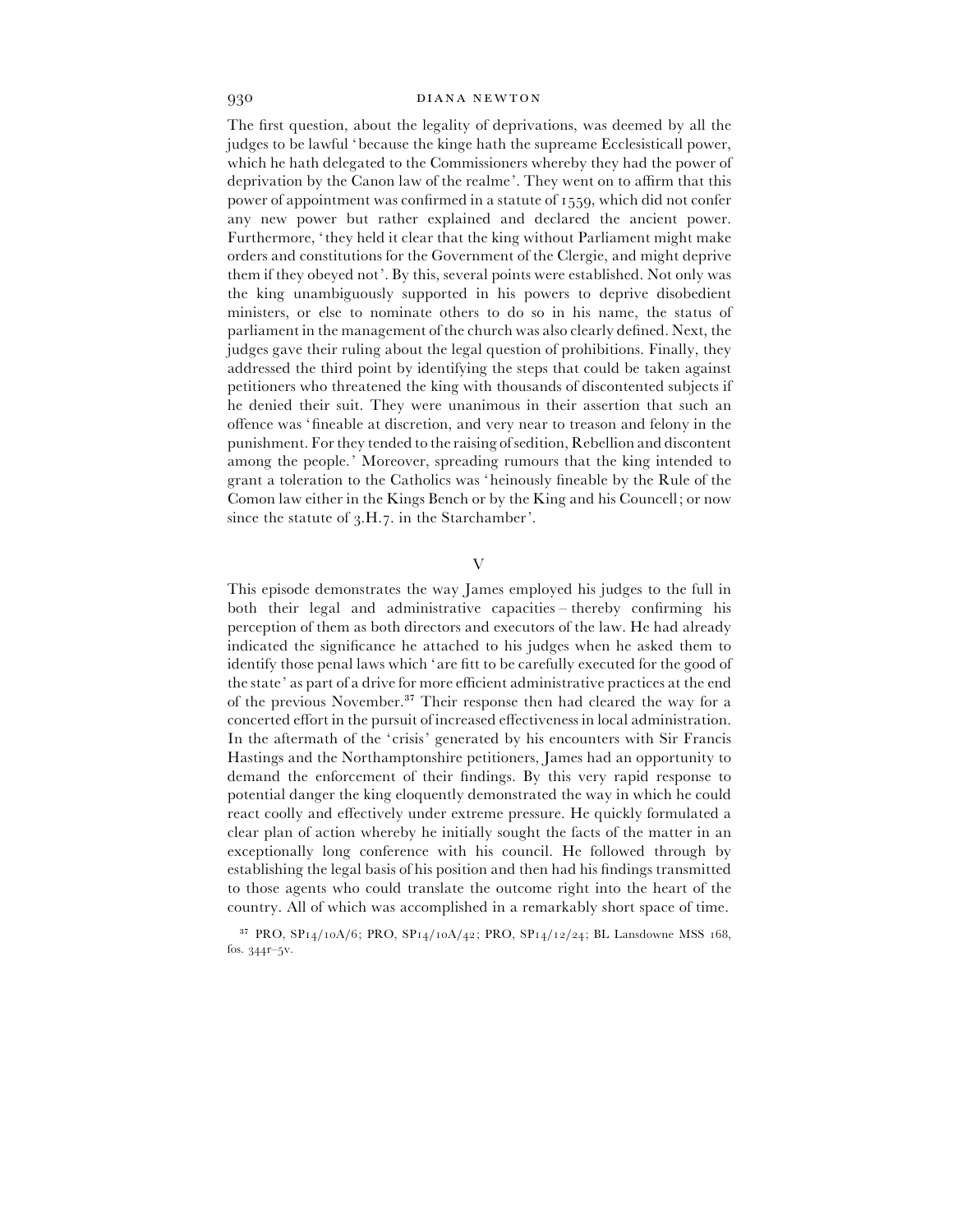To Sir Francis's surprise the outcome of his confrontation with the king was not the wholesale persecution of the Catholics for which he had hoped. Moreover, he found *himself* the subject of James's rancour as the council banished him to his country house and stripped him of his public offices. Initially, James had been very shocked by his meeting with Sir Francis and dismayed that matters had reached such a pitch. The interview with Sir Francis had seemed to confirm his worst fears: that the puritans represented an alarming threat to his and the realm's safety and, more worrying yet, that they had very powerful friends and relations at both the court and in the capital. But, although he soon recognized that this had been exaggerated, and treated Sir Edward Montagu and Sir Valentine Knightley relatively leniently, James continued to nurse a resentment against Sir Francis. The most obvious reason was that Sir Francis, a very senior member of parliament, had deliberately challenged his intention not to meet with parliament until the new canons had been peaceably received in the countryside. He had made it clear that he did not expect to be further importuned on behalf of any party who would not accept their introduction. Sir Francis had further compounded his contempt by choosing to become involved in the affairs of a county which did not strictly concern him, thereby negating any claims to spontaneity (although it did give the council grounds for nailing him). While James was perfectly prepared to engage with those who felt they had a genuine grievance, such as the divines led by Arthur Hildesham with whom he had debated at Hinchingbrooke the previous December,<sup>38</sup> Sir Francis was clearly adopting the cause of the Northamptonshire gentlemen for his own purposes. James was no fool and he recognized opportunism when he saw it. But, though he might resent it, it was not sufficient cause for James's continued animosity towards Sir Francis. Even if Sir Francis had been tempted to add weight to his case by referring to the dissatisfaction of the Scots, thereby presuming to instruct James in his handling of the Scottish kirk, he might initially have felt piqued, but he was not given to holding grudges. There had to be another motive for James's continued annoyance.

What had specifically antagonized James was the frustration of his attempts, made on the advice of Cecil, to distance himself from the clamour of those who were struggling to persuade him to revise his declared intention to achieve a broad-based church, free from the most extreme influences.<sup>39</sup> In his eyes, Sir Francis's ill-judged interruption of his brief return to the capital for the prorogation of parliament demonstrated a lamentable lack of discretion. Not only did it threaten to prejudice James's chances of moderate dealing with the English Catholics, it also jeopardized his relations with Catholic powers on the continent. In particular, James was endeavouring to exploit the machinations of the Spanish king on behalf of the Catholics in England in his best interests

<sup>\$)</sup> Edmund Lodge, ed., *Illustrations of British history*, *biography and manners in the reign of Henry VIII*, *Edward VI*, *Mary*, *Elizabeth and James I* (3 vols., London, 1791),  $m$ , p. 266: earl of Worcester to Cecil, <br>
<sup>28</sup> Cecil to Sir Thomas Lake, 24 Jan. 1605: PRO, SP14/12/28. <sup>39</sup> Cecil to Sir Thomas Lake, 24 Jan.  $1605$ : PRO, SP $14/12/28$ .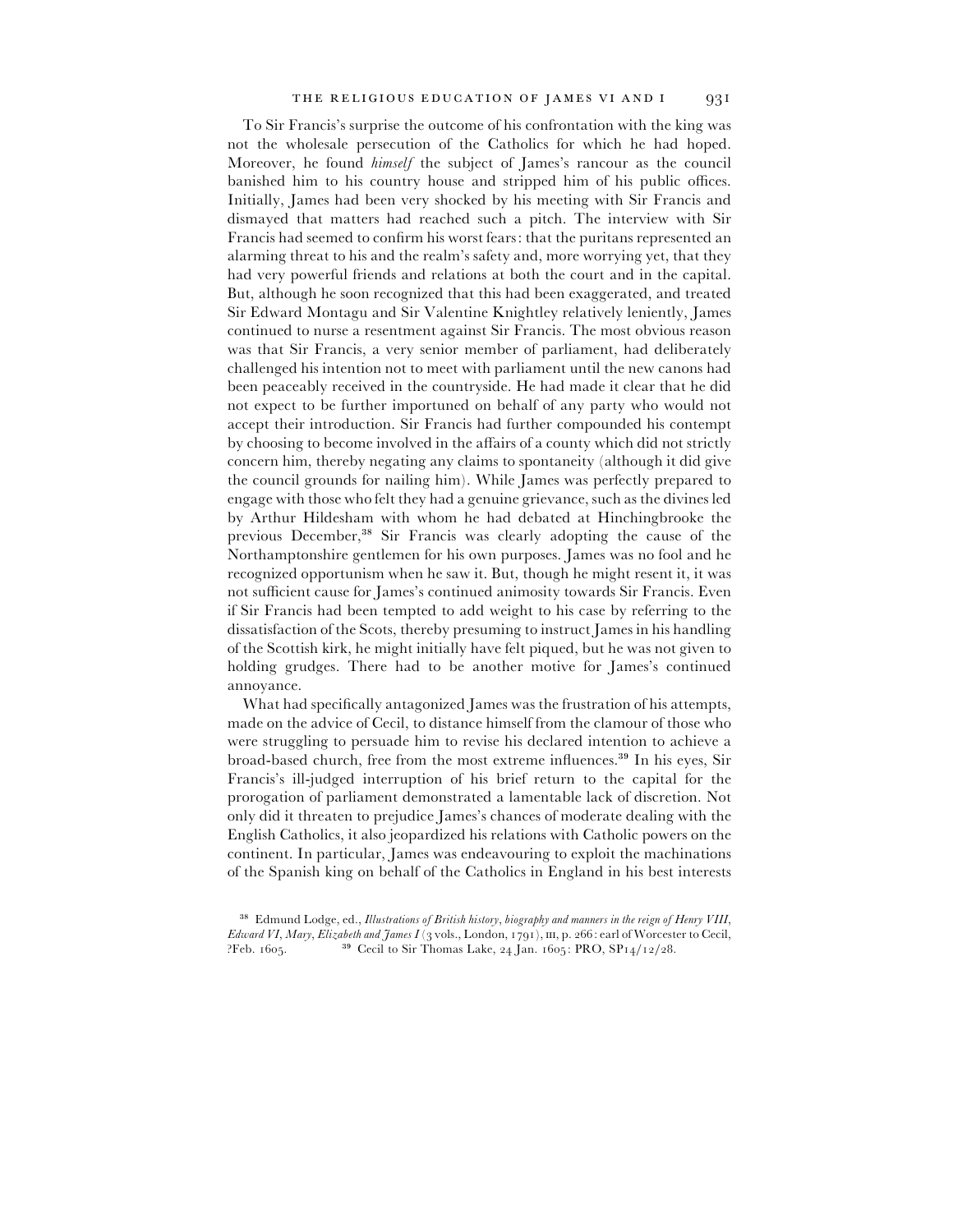– which he confidently expected to accomplish as long as his room for manoeuvre was not endangered by the exposure of the covert activities of the Spanish, and his inclination to collude with them.<sup>40</sup> Not only had Sir Francis forced the issue into the open, leaving the king obliged to declare his position rather more explicitly than he would have preferred, but not the least of James's grievances was the loss of the healthy financial injection into the exchequer promised by the Spanish. Nor was the king alone in having a carefully constructed stratagem disrupted by Sir Francis's apparent recklessness. The earl of Northampton had been quietly working, at intervals from the  $1570s$ , to obtain for all but the most radical Catholics an opportunity to practise their religion with discretion and without attracting the wrath of the state. With the accession of a monarch who appeared to share his belief that the English church could embrace the more moderate elements of every religious persuasion, his hopes were high, and he looked forward to an improvement in the fortunes of the less radical English Catholics.<sup>41</sup> Sir Francis's highly charged meeting with James had very probably demolished all of Northampton's most immediate expectations of seeing his ambitions achieved. His inflexible position at Sir Francis's examination before the council certainly suggests as much. He, more than anyone, laboured the point that the petitioners were acting in a particularly provocative way by stirring up, and invoking as potential signatories, such large numbers of those allegedly discontented at the king's policies.

With no material evidence, the first day's proceedings against Sir Francis can only be a matter for speculation. However, given the nature of the second day's business – its concern with pinning enough on Sir Francis to condemn him, and the way in which any firm support he might have expected did not materialize – it is reasonable to assume that the council had dealt with matters of the utmost sensitivity on the previous day. This would imply that the council were acting upon the king's express orders to discipline Sir Francis for some less highly charged offence which was safe to become public knowledge. In other words, Sir Francis's examination was in the light of disclosures made to James when he was presented with the petition which initially greatly dismayed him. Sir Francis's continued defiance on the second day would suggest that he felt that he had done his duty in advising his sovereign in the same way as the third earl would have with Elizabeth. Moreover, he had confounded his accusers and was priding himself on his steadfast and unwavering stance.<sup>42</sup> Although the majority of his examiners appeared to be well disposed towards him, Sir

<sup>40</sup> See A. J. Loomie, ed., *Spain and the Jacobean Catholics*. vol. 1: *1603–1612* (Catholic Record Society,  $1973$ ), pp.  $48-63$ .

<sup>42</sup> PRO,  $SPI4/I2/74$ , also printed in Cross, *Hastings letters*, pp. 90–2.

 $41$  For example, see, Archivo General de Simancas: Seccion de Estado, Legajo 841, fo. 184: decipher of a report of a privy council meeting, 14 Sept. 1604 (cited by Loomie in 'Toleration and diplomacy' pp. 55-6). Northampton made the point that the situation had changed since Queen Elizabeth's reign in that she was illegitimate, excommunicated by the pope and had acted viciously against the Catholics. None of these was applicable to James who could confidently expect obedience and loyalty from his Catholic subjects.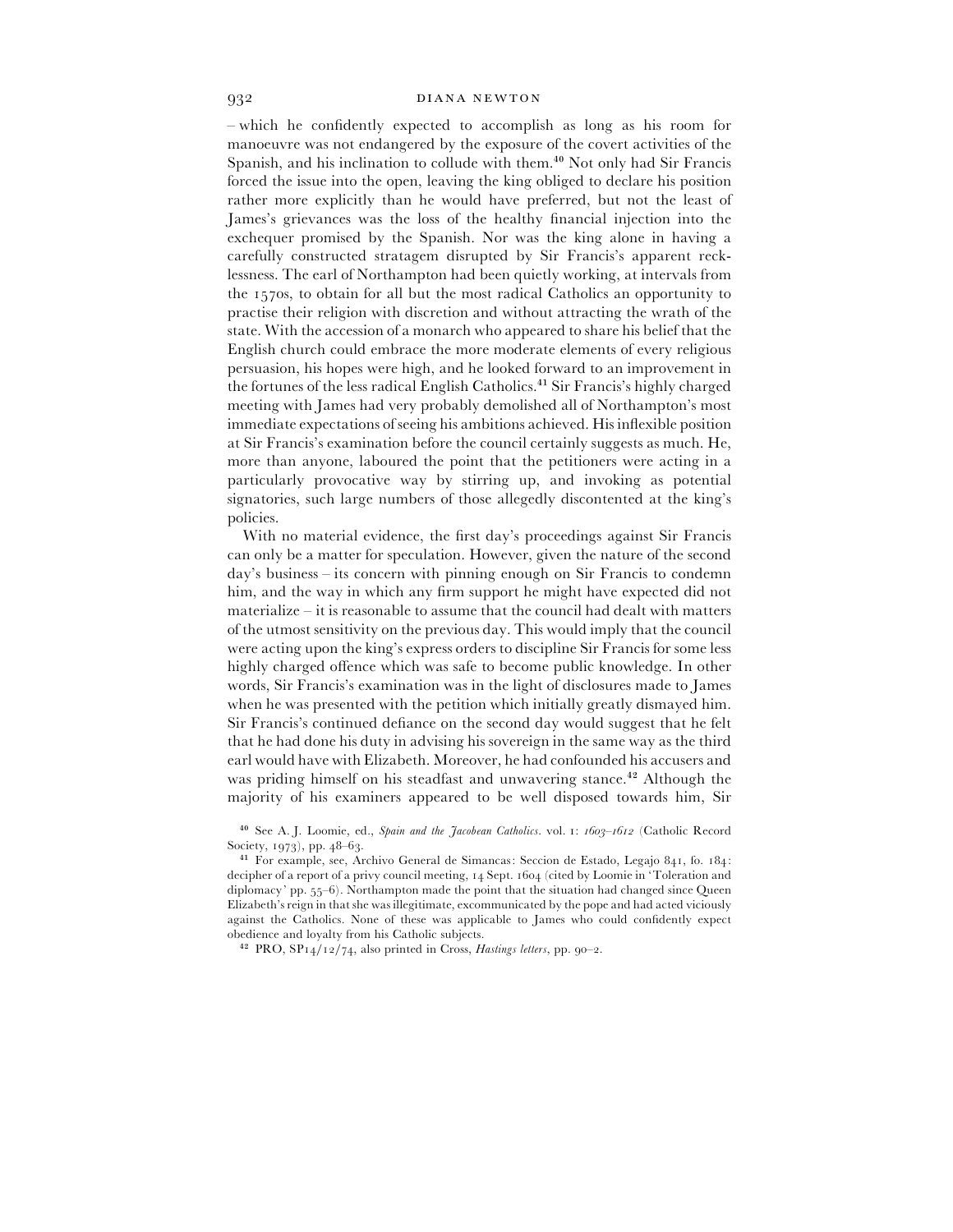Francis continued to hold rigidly to his conviction that the Catholics posed the greater threat to the security of the realm and that it was they, and not the deprived ministers, who should be the targets of distrust and the royal displeasure. Nor did he hesitate to repeat his view, even though his determination to malign the Catholics provoked Northampton's hostility. He maintained that the liberty to petition the king was an incontrovertible right which he insisted must not be relinquished. Though such petitioning might appear to go against the king's wishes and his intransigence was alienating the council, as the 'moral' heir of the third earl of Huntingdon, Sir Francis felt he was duty-bound to reveal to the king the extent to which he was being deluded by the Catholics.

Sir Francis campaigned tirelessly to recover his lost offices, but, unlike the other petitioners, who soon regained royal favour, he was never to retrieve his position. Sir Edward Montagu, who was every bit as stiff-necked as Sir Francis, was rebuked by his mother and persuaded by his brother to apologize (after his own fashion) to the king, despite his declared reluctance to do so. There was no one to convince Sir Francis of the wisdom of acknowledging his imprudence.<sup>43</sup> But the reason for James's continued displeasure with Sir Francis was that he had challenged his competence to handle the Catholic issue. His offence was made worse by his connections and, more importantly, because of his own influence – as a senior member of parliament, and prominent spokesman on religious affairs, as well as being a leading member of the various religious committees. Thus Sir Francis Hastings, with no real support and yet still a very significant figure, became an effective and useful scapegoat for the whole affair.

Merely bringing the degree of concern felt by his more extreme subjects to the attention of James did not signify an end to the round of claims and counter-claims of impending disaster and incidents of seditious activity. They continued to be forthcoming from representatives of all religious persuasions. Even in Northampton, rumours continued to abound. For example, John Lambe reported on a rumour of an intended massacre of puritans by the perfidious Catholics to Richard Neile, later bishop of Rochester, for transmission to Cecil. Lambe refused to be alarmed, however, regarding it as nothing more than a device by the puritans to recover their position following the censure they had attracted for their own disobedience.<sup>44</sup> Despite the king's vehement denials, it was still rumoured in the localities that he intended a toleration of the Catholics. There were concerns about the Catholics at every level, with the bishop of Hereford pleading with Cecil for an ecclesiastical commission to deal with ' this froward generation of popish recusants and priests, wherewith this country is too much pestered'.<sup>45</sup> Meanwhile, James was subject to appeals from Scotland. For example, the synod of Aberdeen continued to importune the king for his support against the Catholic earl of Huntly while endeavouring to preserve the state of religion as James had left

<sup>&</sup>lt;sup>43</sup> HMC, *Montagu of Beaulieu MSS*, pp. 45–7; HMC, *Salisbury MSS*, xvII, p. 218; HMC, *Buccleuch* and Queensberry, I, p. 237; HMC, *Montagu of Beaulieu MSS*, p. 46; HMC, *Salisbury MSS*, xvII, p. 72. <sup>44</sup> PRO,  $SP_{14}/_{12}/_{96}$ . <sup>45</sup> HMC, *Salisbury MSS*, xvII, pp. 113-14, 93.